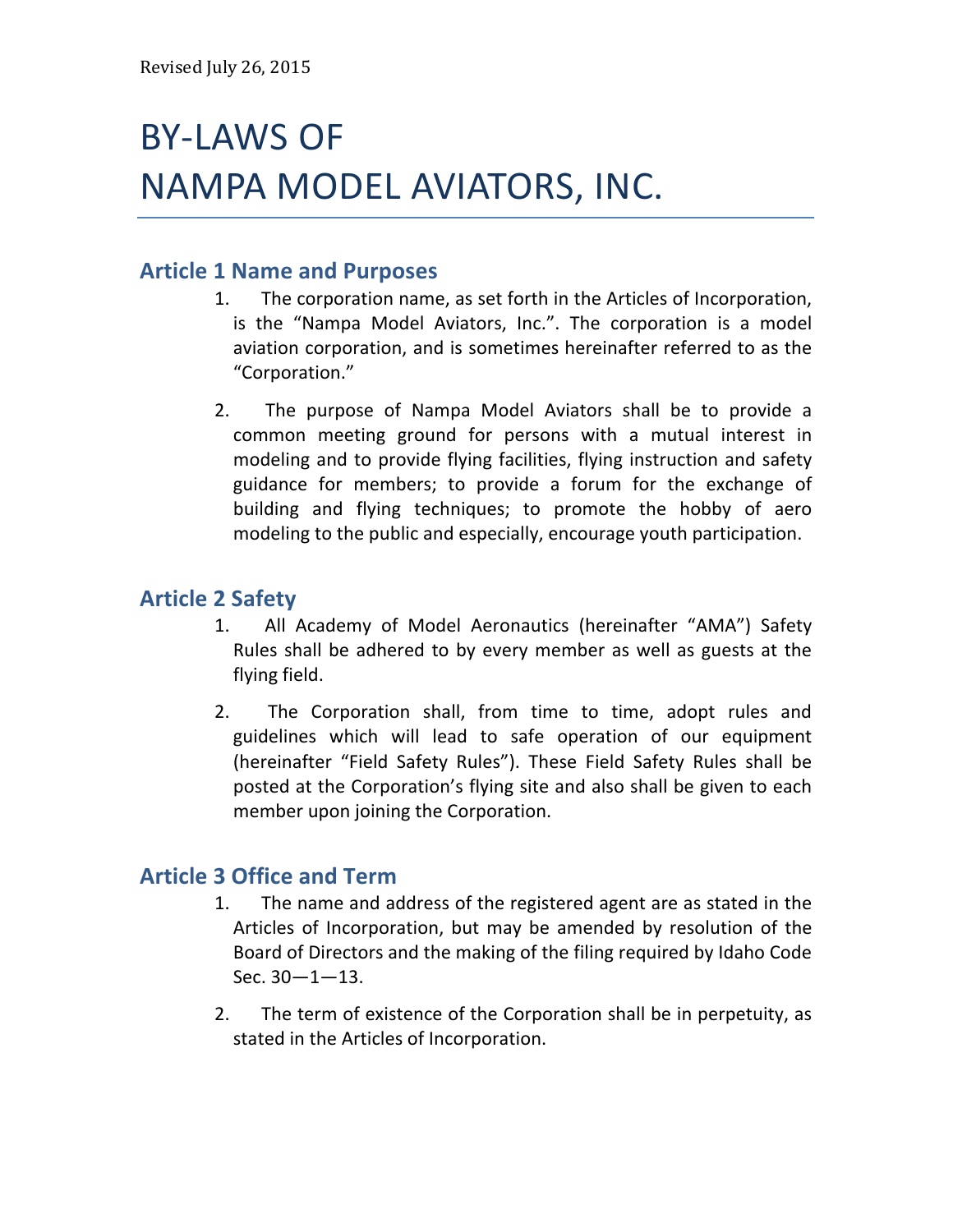## **Article(4 Membership**

- 1. Membership in this Corporation shall be open to all. Upon receipt by the Board of any application for membership, that application and applicant shall be reviewed and acted upon by a quorum of the Board. Upon an affirmative review by the Board, the respective applicant shall receive active membership. Upon Board approval new applicants must purchase one share of voting common stock at current stock value as determined by the Board, any applicable payment of dues and must members in good standing of the AMA. However, this membership is subject to revocation within 90 days of application should there be just cause as determined by the Board. If membership is revoked, all money collected as dues and voting stock shall be refunded by check from Corporation Treasurer
- 2. Types of Membership:
	- a. A General Member is entitled to all rights and privileges without limitation after successful completion of the initial 90 day probationary period.
	- b. A Family Member is a spouse or minor child (under 18) years of age) of a General Member who shall enjoy all the rights and privileges of a general member except voting, providing he/she holds a current AMA license.
- 3. The corporation shall furnish every new applicant, with a copy of the Corporation's Bylaws, corporation rules and regulations which may have been adopted. Applicants will be expected to sign for confirmation of receipt of mentioned documents and intent to adhere to prescribed rules, policies and procedures as set forth.
- 4. Requirements of all members:
	- a. Members shall use socially acceptable language at all times when in the presence of members or guests
	- b. Members shall be respectful to other members, guests and property at all times during club functions.
	- c. Each member shall have the responsibility of maintaining a safe, courteous and positive flying atmosphere.
	- d. Each member shall be accountable for following field safety rules, corporation by-laws, AMA rules, following standards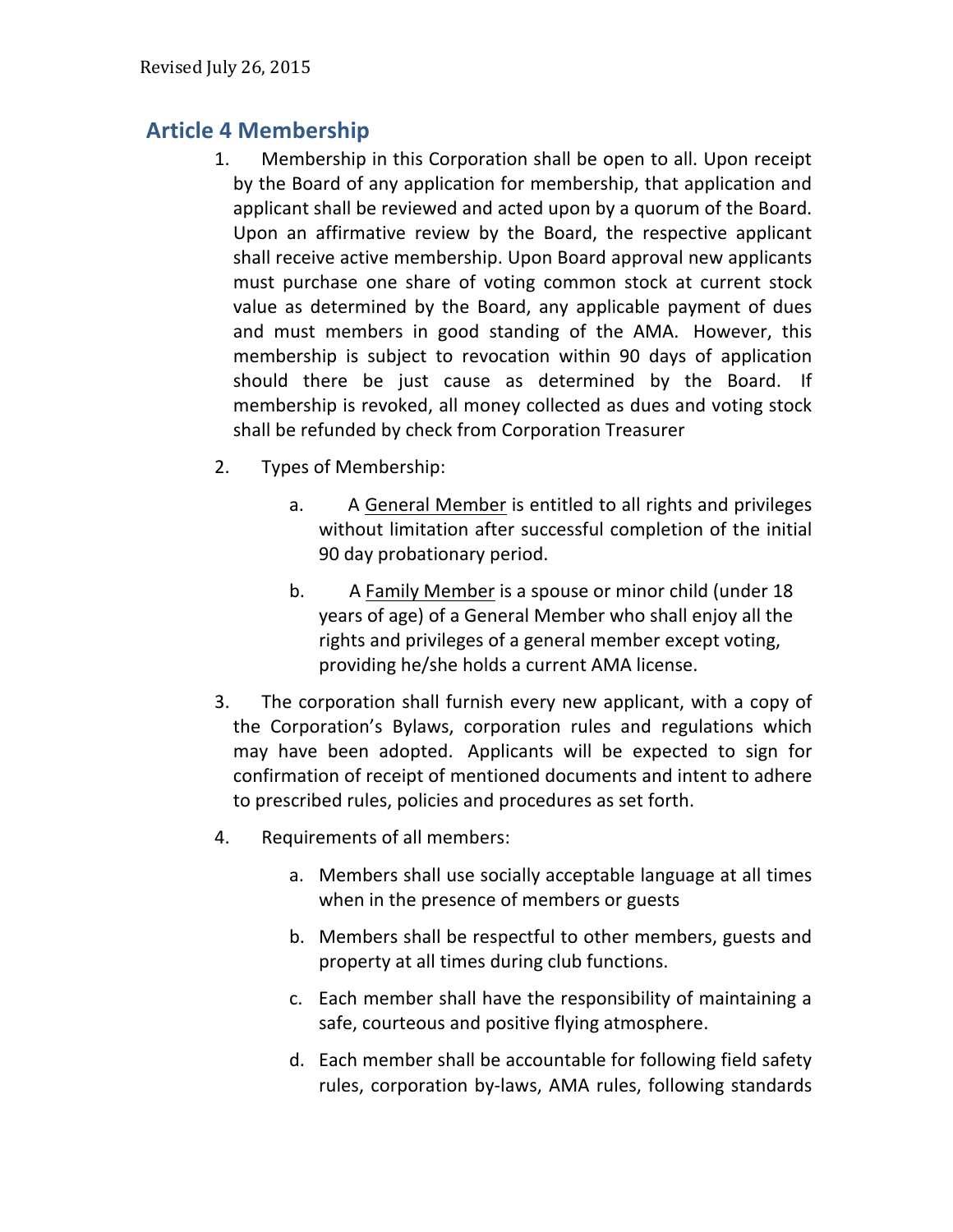of good sportsmanship and good conduct at any meeting or flying session.

- e. Each member of the Corporation will have a current AMA insurance card before flying at the field or Corporation sponsored event.
- f. To the best of his or her ability, every member is expected to support club activities and to participate in the administration of Corporation functions such as contests, static displays, field maintenance days or any other activity dedicated to the promotion of model aircraft.
- 5. During the month of October of each calendar year the Secretary shall provide by E Mail each member with an appropriate statement (via) email) of dues payable by January 1 each year, together with such appropriate form to be completed and returned, as a condition of membership, which will report his/her AMA license number and status, or any other pertinent information required for continued membership. Such statement and form may be included in the Corporation newsletter.
- 6. Disciplinary Actions

Any member in violation of the Corporation safety rules, by-laws or AMA rules may be subject to disciplinary action. Members may also submit a written, signed grievance to the BOD if problems could not be resolved verbally between the parties involved or be resolved with a mediator (any current club member).

The BOD may conduct a special meeting and review the complaint, with the members involved. This special meeting is for the members involved and their designated parties and is not open to the general membership.

The BOD will determine the corrective action and will submit a response in writing to the offender.

If infractions are deemed to be serious, (by a simple majority vote of the BOD) recommended action up to and including expulsion will be presented to the current membership at a general meeting.

EXPLUSION - Any individual may be expelled from membership from the Club by a two-thirds  $(2/3)$  majority vote of the present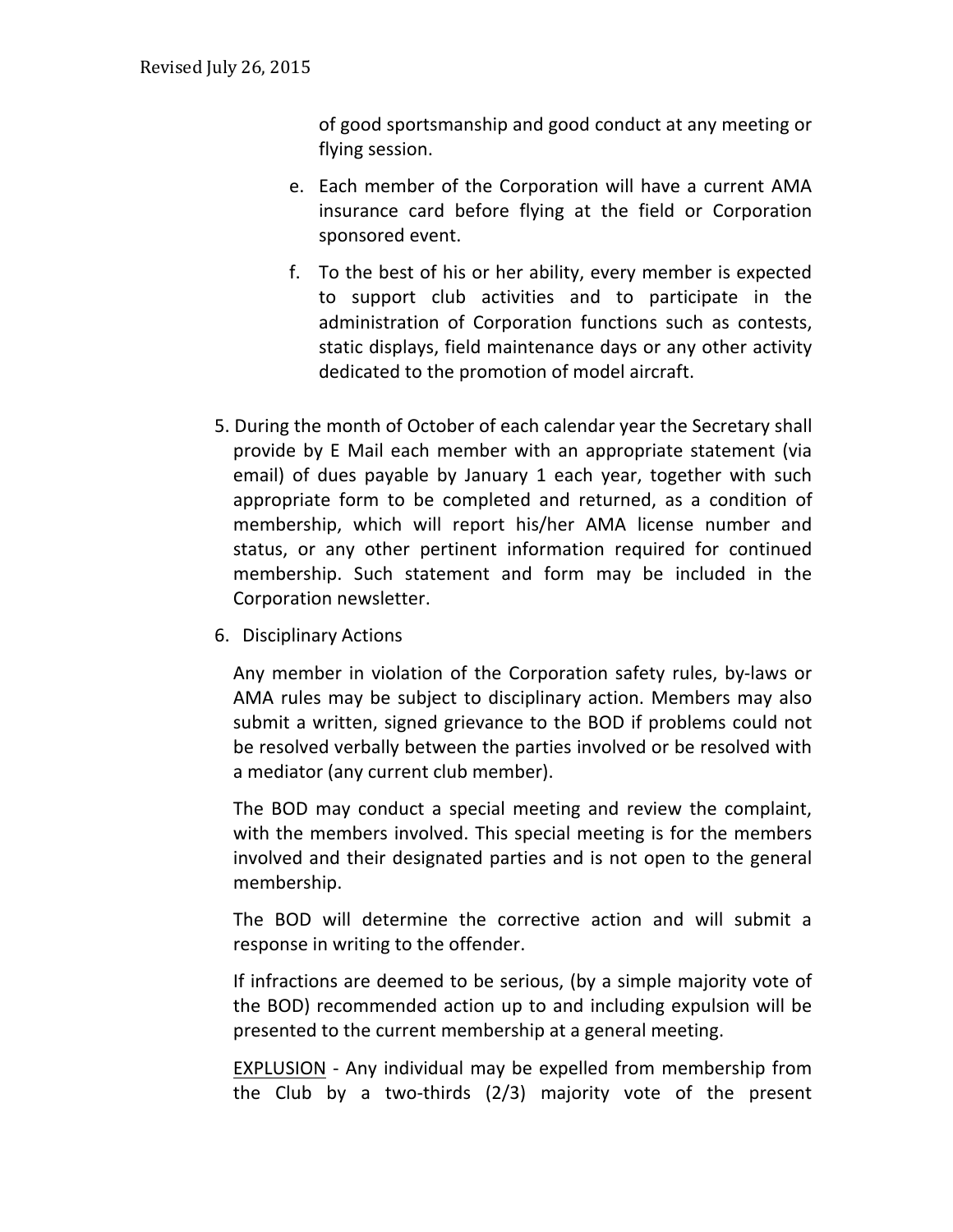membership if in the BOD determination, such individual willfully commits any act which is a violation of any of the terms of these Bylaws, or the Rules of the AMA, or which is detrimental the Club, the AMA, or to model aviation. The expulsed person will not be provided with a refund of their voting stock

REINSTATEMENT - A two-thirds vote of the present general membership is required for reinstatement to the club.

## **Article(5 Dues**

- 1. The amount of dues or penalty for late payment shall be as recommended by the Board of Directors and affirmed by a majority of the members present and voting at any regular meeting.
- 2. The dues shall be paid by January 1st of each year and are payable during the 30-day period proceeding thereto. Any new member, being received into the Corporation at a time other than on January 1st, shall have his/her dues prorated for the remaining months in that period. The period for dues shall run from January 1st through the last day of December of each year.
- 3. Any member more than 30 days delinquent in paying his/her dues shall be removed from membership. A member removed for nonpayment of dues can renew membership and have membership reinstated only with the full payment of the current year's dues.
- 4. All dues collected shall be entered upon the books of the Corporation for general use and are not refundable unless the member is removed by the membership, in which case the unused prorated amount shall be refunded.

## **Article(6 Stock**

#### **1. Voting common stock**

a. Each General Member will be required to purchase one share of voting common stock. The price of one share of voting stock shall be as recommended by the Board of Directors and affirmed by a majority of the membership present and voting at any regular meeting.

b. A General Member cannot own more than one share of voting common stock.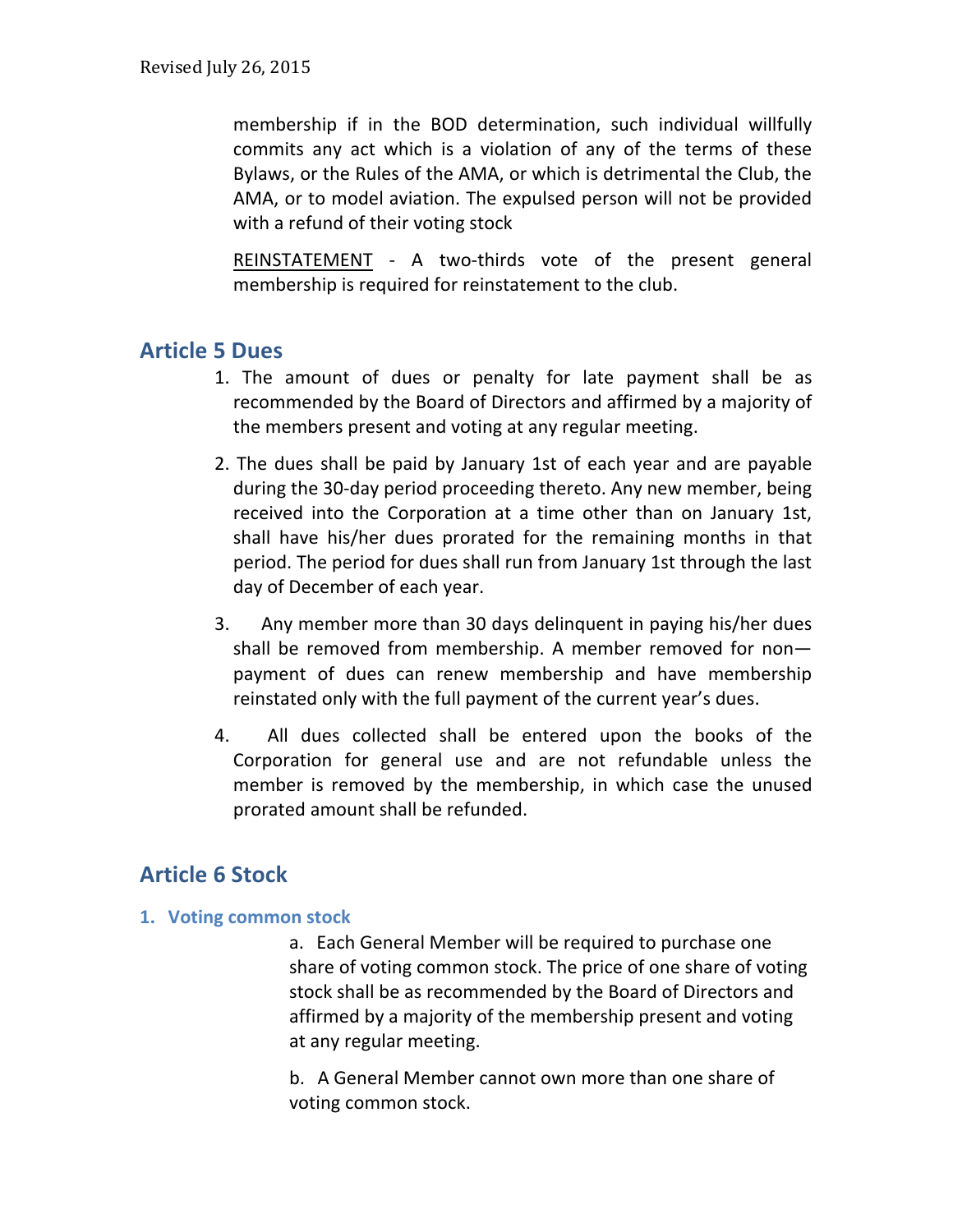c. Upon cessation of membership, for whatever reason, the former members' share of voting common stock will be held by the Corporation Treasurer and will not be voted. Upon reapplication and acceptance of a former member, his or her original share of voting common stock will be reissued, unless the applicant's membership had previously been rescinded without volition.

d. Shares of voting common stock are non-transferable and the purchase price is non-refundable.

## **Article(7 Meetings**

1. **Annual** — The annual meeting of the Corporation's membership shall be held in the month January of each year. The Corporation's officials elected at the previous October's regular meeting (as provided in Article IX, below) are automatically installed and will conduct this meeting.

2. **Regular** - There shall be regular meetings of the membership at a time and place as determined by the Board of Directors. Regular meetings may be omitted as determined by the Board of Directors providing not more than 3 consecutive months pass without holding a regular meeting.

3. **Special** - A special meeting of the membership shall be called by the Board of Directors, at any time 30 percent or more of the members in good standing request such meeting. The request shall be submitted in writing to the Secretary at the Corporation address.

4. **Board** – The Board of Directors shall meet before each annual and each regular meeting at a time and place determined by the presiding officer.

5. **Quorum**  $-10$  percent of the members entitled to vote shall constitute a quorum at any meeting of the membership. A majority of the Board of Directors constitutes a quorum for the transaction of business.

6. **Notice** – General Members shall receive notice of regular and annual meetings through the Corporation's newsletter (Article XV #1). Notice of a special meeting will be E Mailed to all General Members ten (10) days prior to such special meeting in the form of a letter.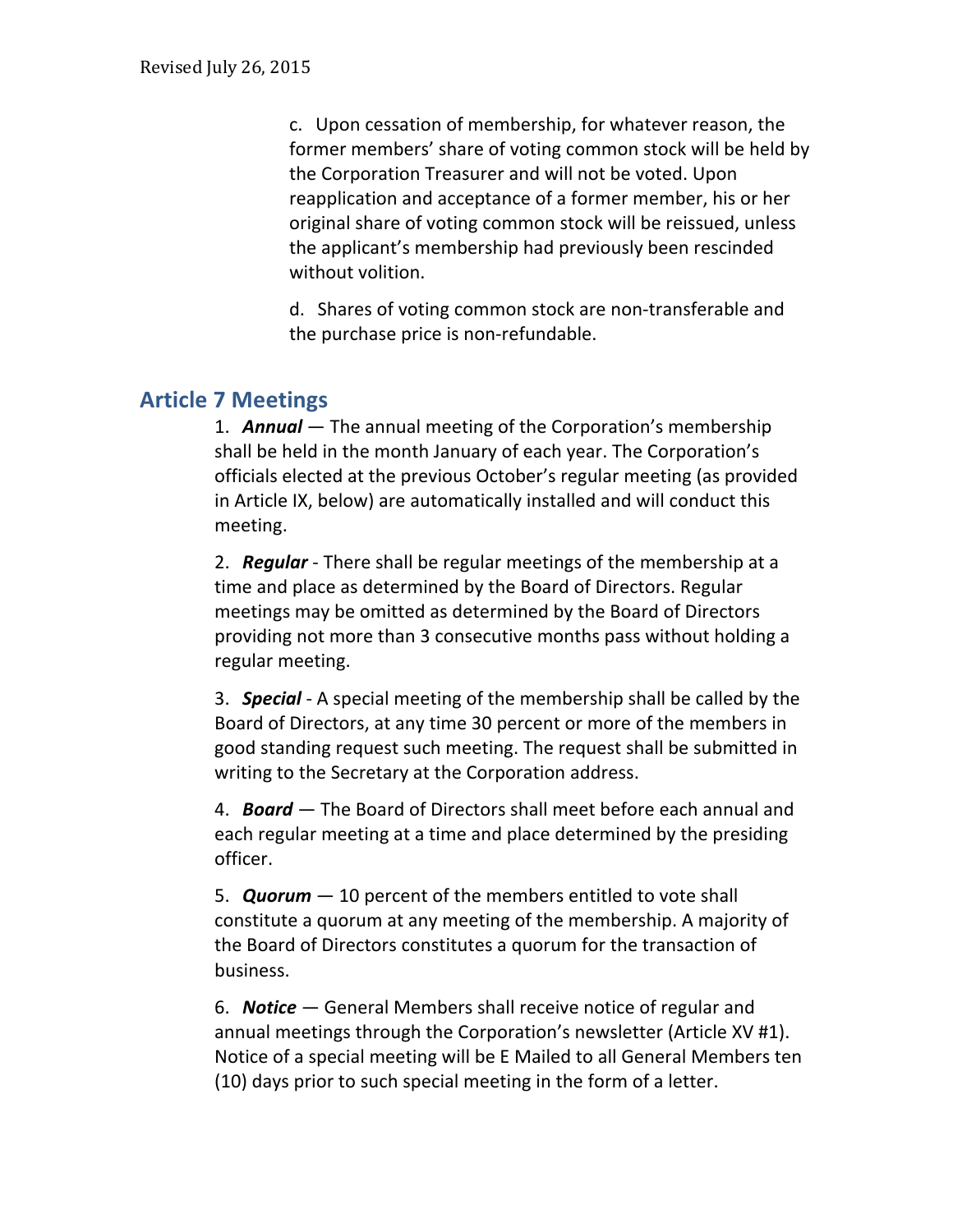#### **Article(8 Fiscal(Year**

1. The fiscal year of this Corporation shall begin on the 1st day of August and end on the 31st day of July of each year.

#### **Article 9 Election of Officers**

1. Election of Corporation officials shall be conducted annually in October at a regular corporation meeting. The term of service for all club officers and directors shall run from January 1 through the last day of December each year.

#### **Article 10 Powers and Officials of the Corporation**

1. Except as otherwise provided by law, the powers of this Corporation shall be exercised and its business, affairs and property managed by a Board of Directors consisting of the following officials elected by the general membership/voting common stock shareholders:

> President Vice-President **Secretary** Treasurer Safety Officer Board Member at Large - Elected Board Member at Large - Immediate Past President for 1 year

2. The elected officers of the Corporation shall be a President, Vice-President, Treasurer, Secretary, Safety Officer and Board Member at Large, each of whom shall be elected by the membership to hold office until his successor shall have been chosen and shall have qualified.

3. Vacancies in the elected officials may be filled by a majority of the remaining Board of Directors and any person so elected shall hold office until his/her successor is elected by the membership at the next general election.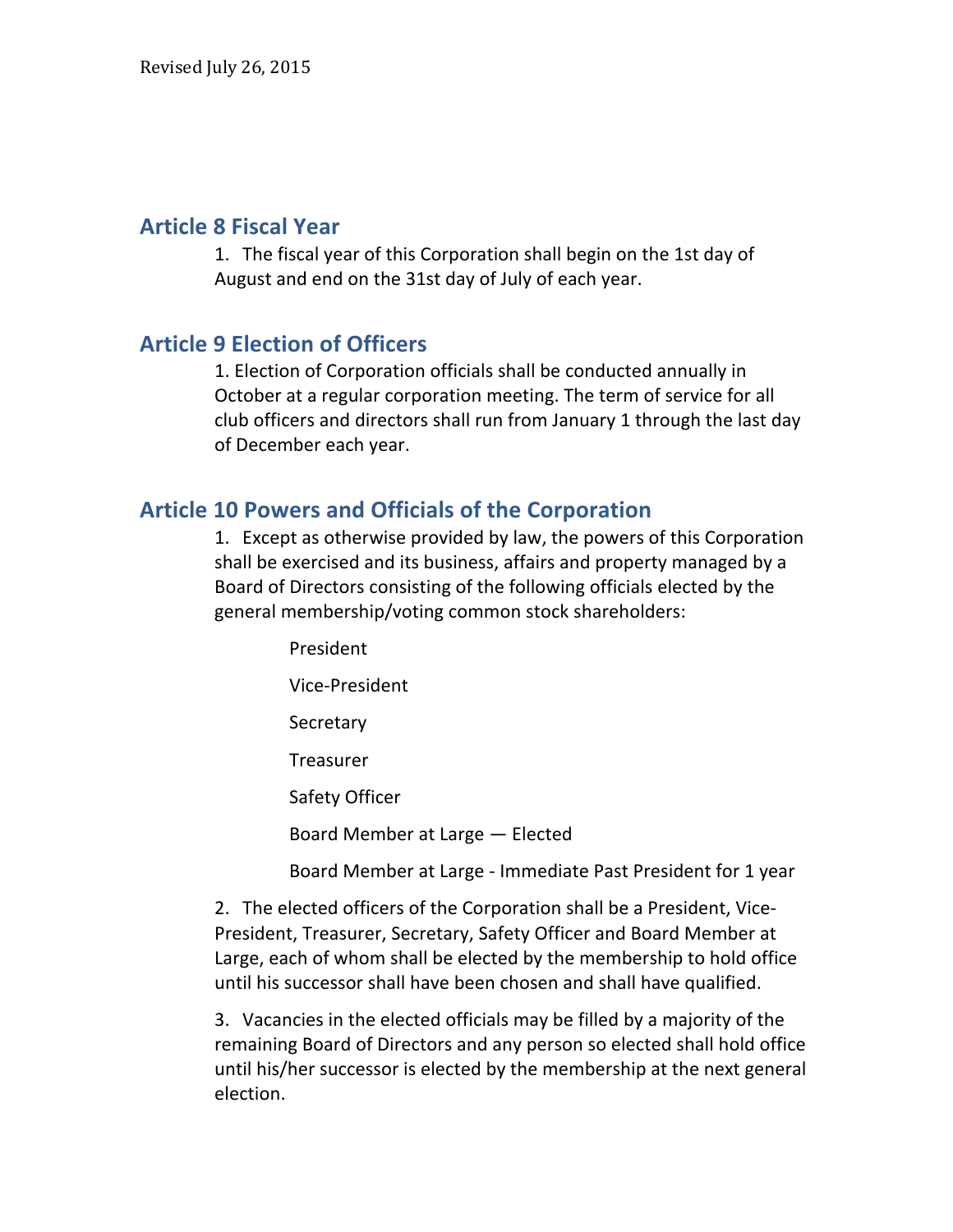4. The Board of Directors may designate a Newsletter Editor, Chief Flight Instructor and such other officials as it may deem necessary for the transaction of activities of the Corporation, each of whom shall have such authority, perform such duties, and hold office for such term as may be prescribed by the Board of Directors from time to time.

5. Any elected official may be removed by the membership whenever in their judgment the best interests of the Corporation will be served thereby at a special meeting (see Article VII #3) by a majority vote of the members present and voting.

## **Article(11 Duties**

1. *President* — The president shall be the Chief Operations Officer of the Corporation and shall have general supervision of its affairs and shall be subject to the control of the Board. He/she shall preside at all meetings of the membership and shall carry out the policies established by the Board of Directors.

2. *Vice—President* — The Vice-President shall perform and discharge the duties of the President in case of his/her absence or inability to act. He/she shall also perform such other duties as the Board of Directors shall prescribe.

3. *Secretary* — The Secretary shall give notice of all meetings or cause same to be done, where notice may be required. He/she shall keep a record of the proceedings of all such meetings, conduct Corporation correspondence, perform the duties incidental to the office of Secretary and perform such other duties as the Board of Directors shall prescribe. He/she shall also maintain a record of Corporation membership, member applications, and members' AMA status.

4. *Treasurer* – The Treasurer shall be the principal financial officer of the Corporation and shall render an accurate account of the financial condition of the Corporation at the annual meeting of the membership. He/she shall collect all dues, assessments and amounts owing to the Corporation and deposit same to a bank account in the Corporation's name. He/she shall discharge all financial obligations of the Corporation as approved by the Board of Directors.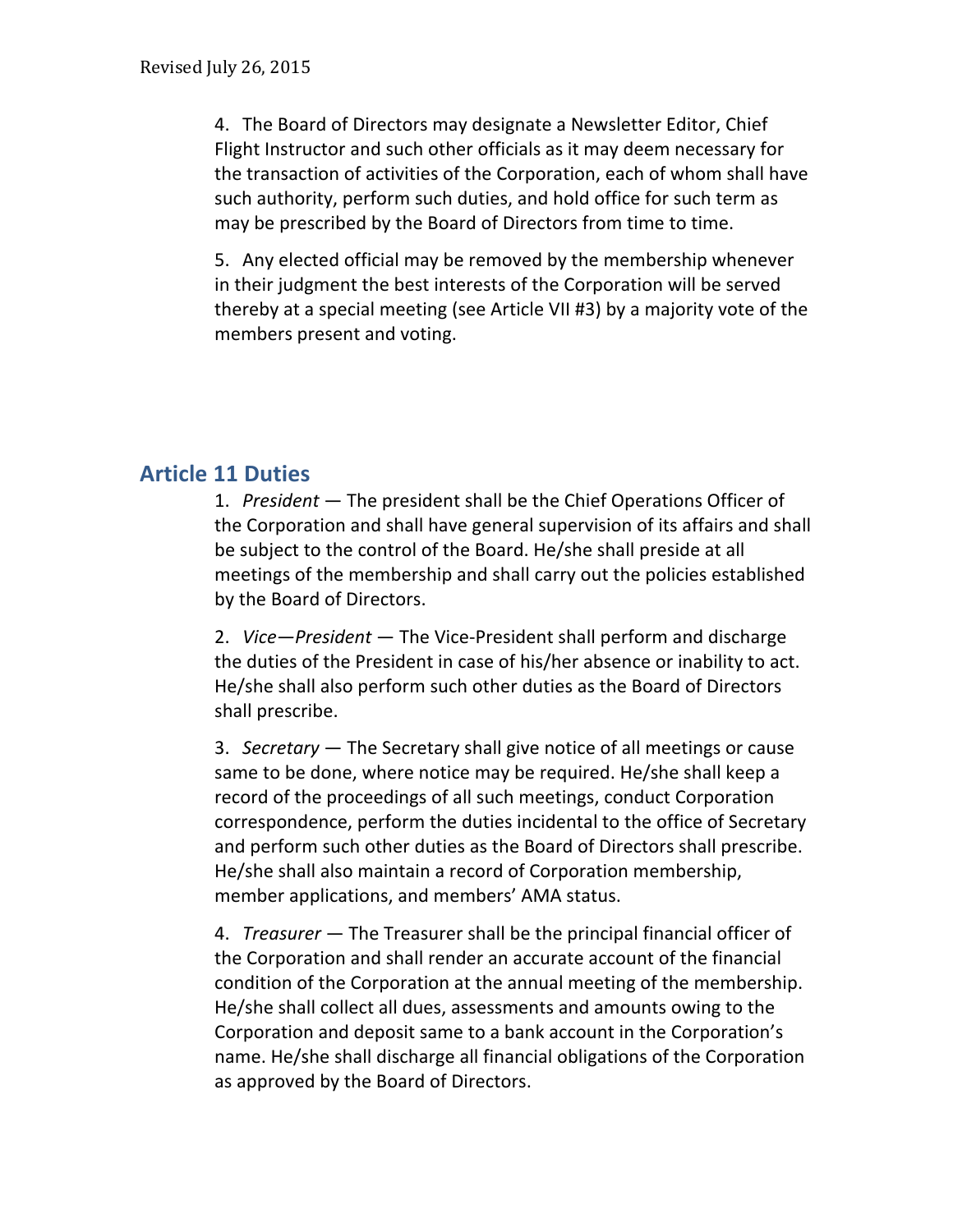5. *Safety Officer* - Ensure that members are aware of Corporation and AMA rules and unsafe acts are brought to the attention of pilots and repeated violations reported. This Officer will assist new pilots with any needs related to safety and training.

6. *Board Members* – Participate in Board Meeting and to support all Corporation rules, activities, needs of members and other related duties.

### **Article(12 Committees**

1. The Board of Directors, by resolution, may create such special or standing committees, as they deem advisable.

2. The Board of Directors shall present to the membership eligible candidates for office at the general meeting next preceding the general meeting for election of officers.

3. The Board of Directors may appoint such other special or standing committees, as they deem advisable.

## **Article 13 Checks and Funds**

1. Checks, etc.  $-$  All checks issued in the name of the Corporation shall be signed by 2 officers of the Corporation.

2. Funds  $-$  All funds and properties shall stand in the name of the Corporation. The funds of the Corporation shall be disbursed only as authorized by the Board of Directors.

3. Deposits  $-$  All monies belonging to the Corporation shall be deposited to the credit of the Corporation.

## **Article 14 Rules and Regulations**

1. The Board of Directors shall have the power to make, by resolution, such rules and regulations, not inconsistent with the laws of this state,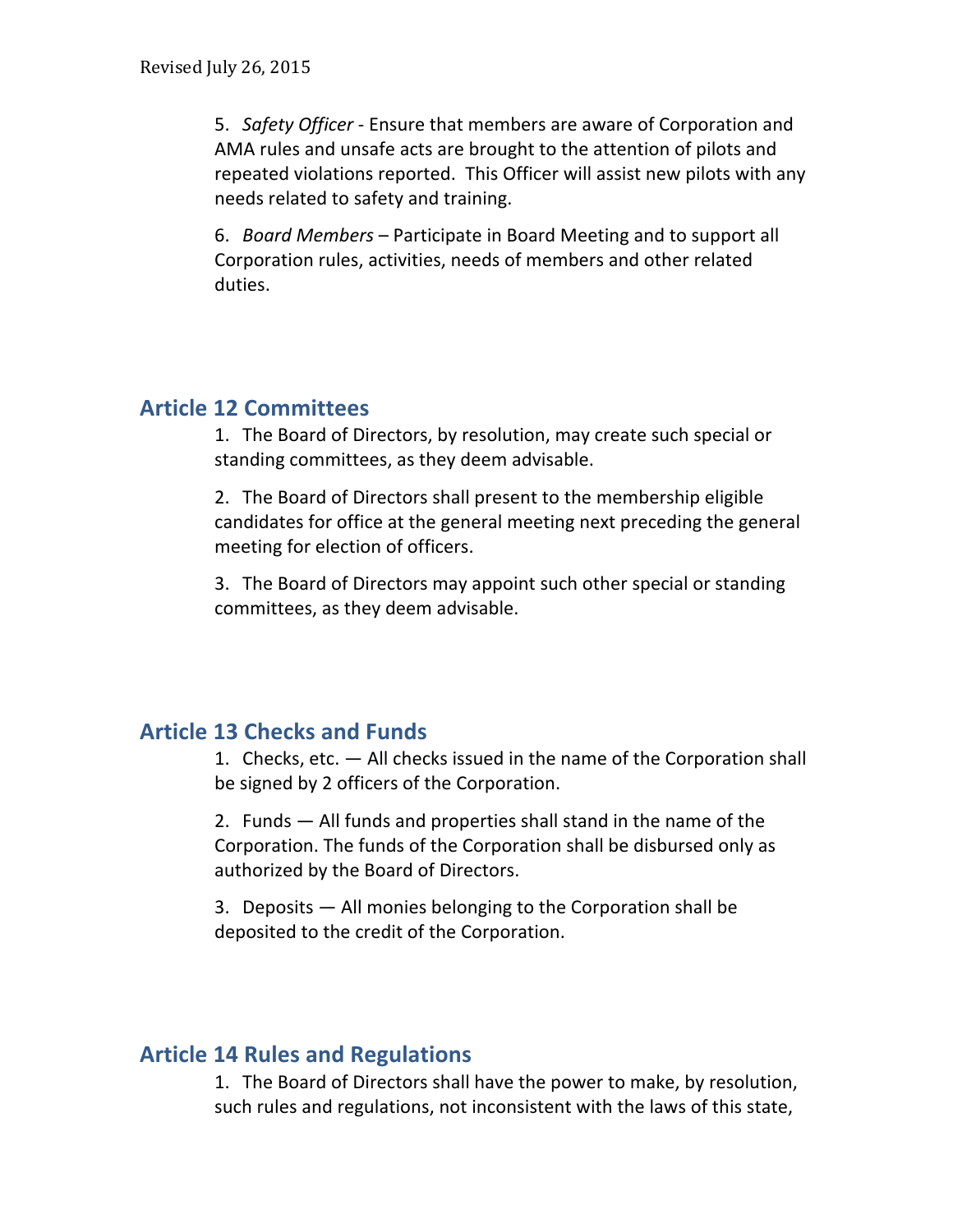nor with Articles of Incorporation, nor these By—Laws, not inconsistent with AMA rules and guidelines, as they may deem necessary for the safe and orderly conduct of the following activities:

- a. Flying Field
- b. Pilot and Instructors Qualifications

c. Training Aircraft Competition, Demonstrations, Shows and Contests

d. Any other activity designed to carry out the objectives of the Corporation

2. *Incident Reports* must be completed immediately when an accident occurs. This holds true whether the person involved is a participant or a spectator, or whether or not you feel the incident will result in a claim. Although you may not have sufficient information to answer all the questions, it is important that the form be completed as fully as possible. In addition, it is mandatory to complete an Incident Report for all crashes past the draw to the East, bottom of the slope to the flat of the fairway to the North, fence to the South and end of the mowed green grass to the West. Incident reports must be turned into any Board Member or Officer within 24 hours of the incident's occurrence. Failure to complete an Incident Report will result in corrective action by the Board of Directors as described in Article IV Section 6.

## **Article(15 Amendments**

1. These By—Laws may be amended or repealed at any annual or regular meeting of the General Membership/voting common stock shareholders by a majority vote of all General Members of the Corporation or by a 2/3 vote of the General Members present and voting at the meeting, whichever is lesser; providing that the proposed amendment or repeal has been either published at least once in the newsletter preceding the meeting for adoption or presented to the membership at a prior regular meeting.

## **Article 16 Guests and Visitors**

1. Guests are individuals that reside outside of the Treasure Valley and